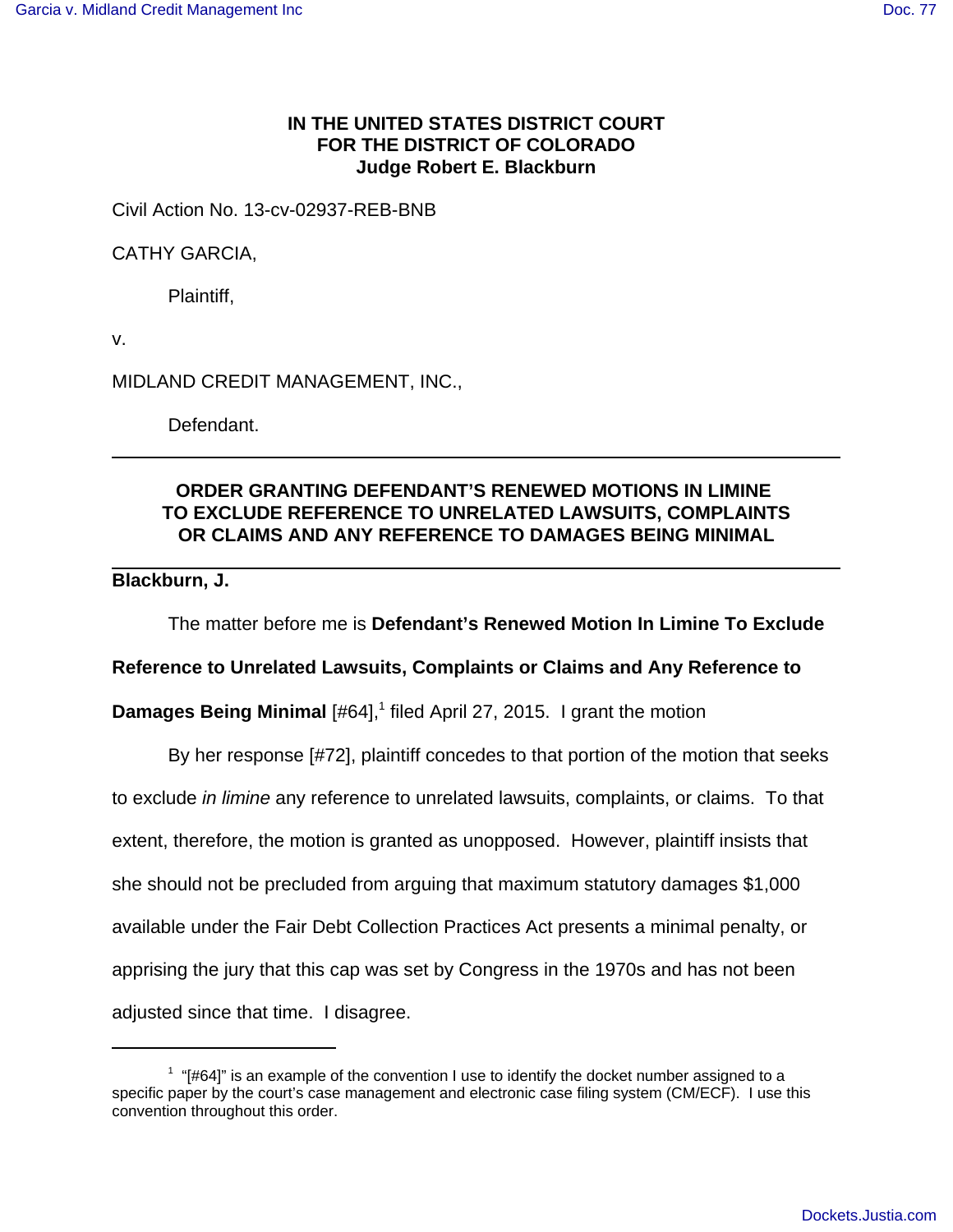The competing jury instructions<sup>2</sup> submitted for the court's consideration on the issue of statutory damages coincide insofar as they both suggest three factors that the jury should consider in determining the amount of statutory damages: (1) the frequency and persistence of defendant's noncompliance with the Act; (2) the nature of defendant's noncompliance with the Act; and (3) the extent to which defendant's noncompliance with the Act was intentional. **See** 15 U.S.C. § 1692k(b)(1). As should be readily apparent, these considerations focus entirely on defendant's noncompliance with the mandates of the FDCPA. There is no manner in which a reference to the allegedly de minimis nature of the statutory cap or its failure to keep pace with some more contemporary benchmark is of any relevance to the issues properly before the

The Seventh and Eleventh Circuits have held that plaintiffs have a right to a jury trial in this context. **See Kobs v. Arrow Serv. Bureau, Inc.**, 134 F.3d 893, 898 ( $7<sup>th</sup>$  Cir. 1998) ("§ 1692k(a)(2) of the FDCPA provides for trial by jury in determining statutory additional damages"); **Sibley v. Fulton DeKalb Collection Serv., 677 F.2d 830, 832 (11<sup>th</sup> Cir. 1982) ("It** has been frequently determined, however, that the word 'court,' used in the [FDCPA] and in the remedial portions of numerous other statutes, encompasses trial by both judge and jury rather than by judge alone.")

The Court finds this authority persuasive. Trial will proceed, as scheduled, on plaintiff's request for statutory damages.

 $2$  On first glance, the language of the statute would seem to indicate that the amount of statutory damages to be awarded is for the court. (**See** 15 U.S.C. § 1692k(b) (addressing "[f]actors considered by [the] court," and providing that "[i]n determining the amount of liability in any action under subsection (a) of this section, the court shall consider" various factors)) (emphases added). Nevertheless, at least two federal courts of appeals have found that plaintiffs are entitled to a jury question on the issue of statutory damages in an FDCPA case, holdings on which Judge Brimmer relied last year in deciding that such question should be submitted to the jury:

**Lassiter v. Integrity Solution Services, Inc.**, 2014 WL 1040677 at \*6 (D. Colo. March 18, 2014). Judge Arguello also has submitted the issue of statutory damages to the jury in two other recent cases. **See Lassiter v. Integrity Solution Services, Inc.**, Civil Action No. 12-cv-02992-CMA-MJW, **Final Jury Instructions** at 20 [#67], filed April 14, 2014; **Santacruz v. Standley and Associates, LLC et al.**, Civil Action No. 10-cv-00623-CMA-CBS, **Final Jury Instructions** at 14 [#57], filed March 29, 2011.